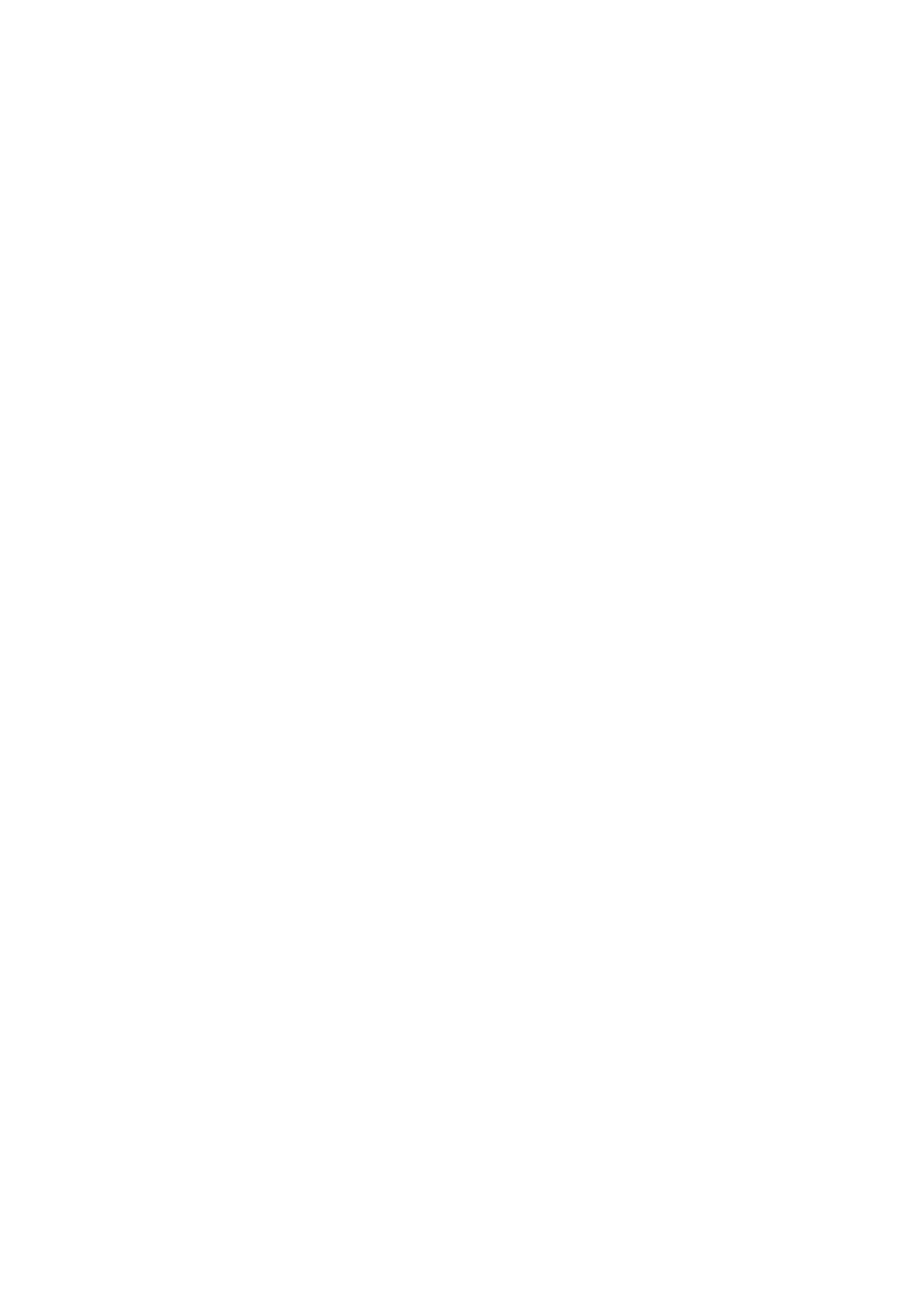## **Weed Management Political Advisory Group**

## **Draft Terms of Reference**

## **1. Introduction**

The Weed Management Political Advisory Group was established in accordance with a resolution of the Regional Strategy and Policy Committee at its meeting on 2 July 2015 (resolution number REG/2014/120).

Re-establishment of the group for the 2019 to 2022 term will be approved by Environment and Climate Change Committee on 12 March 2020 (resolution number ECC/2020/13).

These Terms of Reference outline the structure, purpose and objectives, and protocols of the Weed Management Political Advisory Group. Members are expected to abide by these Terms of Reference, as well as the Code of Conduct for Elected Members of Auckland Council.

## **2. Purpose and Objectives**

The purpose of the Weed Management Political Advisory Group is to provide guidance and oversee the implementation of the Weed Management Policy 2013.

The objective of the Weed Management Political Advisory Group is to oversee the implementation and delivery of the Weed Management Policy, taking into account both community and technical considerations.

The group is not a decision-making entity. All decisions on matters relating to the implementation of the Weed Management Policy will be sought from the appropriate committee or local board.

## **3. Membership and quorum**

The Weed Management Political Advisory Group includes:

- i) the Chair of Environment and Climate Change Committee
- ii) the Chair of the Parks, Art, Community and Events Committee
- iii) a councillor who is member of the Rural Advisory Panel
- iv) three other interested councillors
- v) a member of the Independent Māori Statutory Board
- vi) six local board members
- vii) mana whenua representation

#### *Note – specific names to be added once confirmed.*

The group will require a quorum of at least 50 per cent of the members to be present. Members must arrive within half an hour of the scheduled start of the meeting to be deemed present.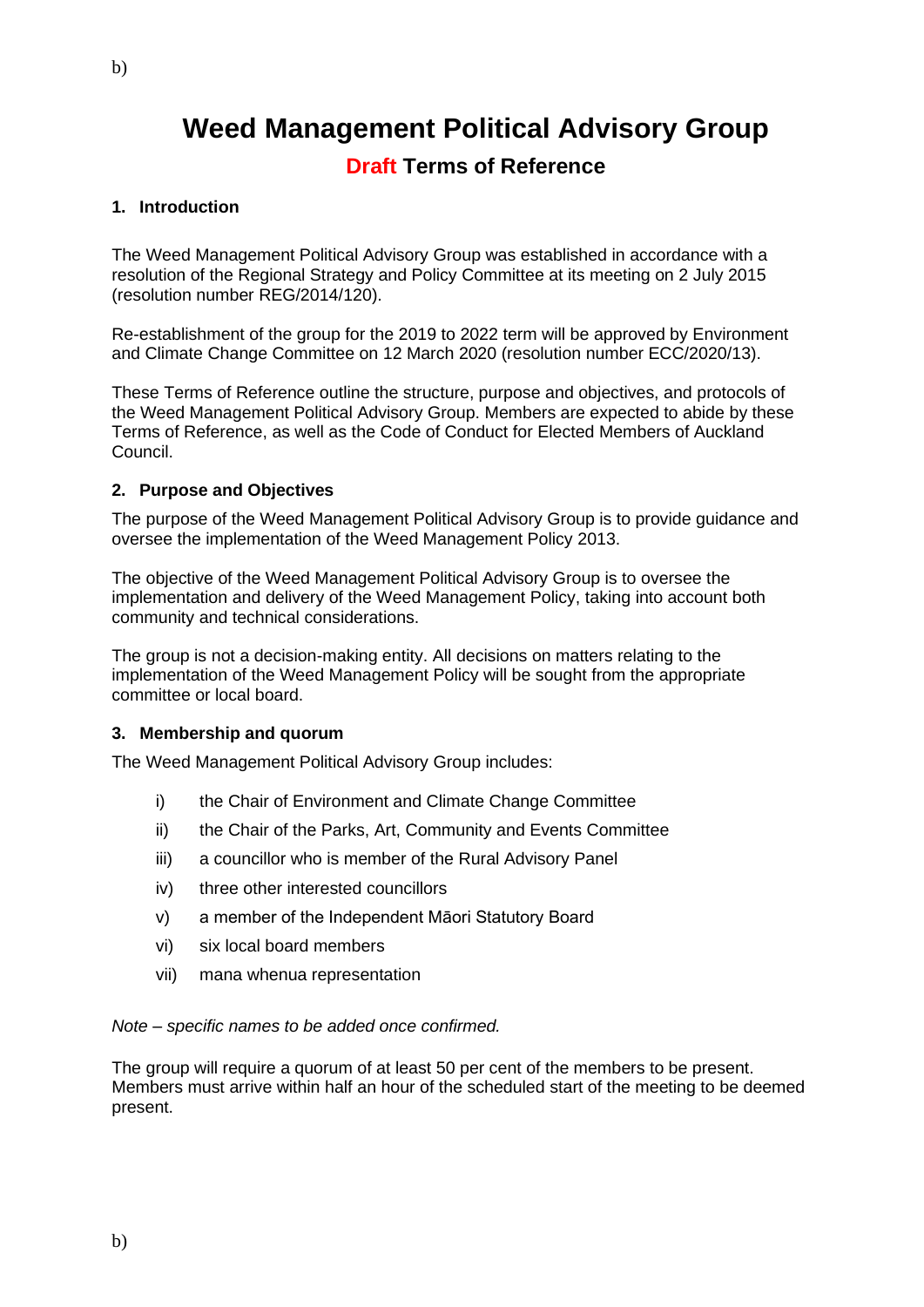### **4. Governance**

- a) The chairperson of the Weed Management Political Advisory Group will be the chair of the Environment and Climate Change Committee, being Councillor Richard Hills.
- b) The deputy chairperson of the Weed Management Political Advisory Group will be elected by the members.
- c) The Weed Management Political Advisory Group will aim to reach consensus on all of topics of discussion at meetings. However, if this is not possible, the recommendations of the group to the Environment and Climate Change Committee will also record minority views.
- d) At times, as required, the views of the members of the Weed Management Political Advisory Group may be sought by staff through means other than meetings, such as by email.

#### **5. Administration**

### *a) Meeting schedule*

An initial meeting will take place to agree the Terms of Reference for the group.

Meetings will be scheduled at least twice a year in order for staff to seek feedback from the Weed Management Political Advisory Group on key decisions relating to implementation of the policy.

*b) Communications between Weed Management Political Advisory Group members* Most communications will be conducted via email unless otherwise agreed.

### *c) Agendas and minutes*

Meeting agendas and supporting documents will be distributed at least two working days prior to the scheduled Weed Management Political Advisory Group meetings. Minutes will be circulated to members as soon as possible following scheduled meetings. Hard copies will be made available at or in advance of the meeting upon request.

## *d) Members' attendance*

Apologies for non-attendance should be communicated in advance of the meeting to:

Suad Allie – Senior Governance Advisor Phone: +64 21 706 380 Email: suad.allie@aucklandcouncil.govt.nz

If a meeting is cancelled at short notice (less than 24 hours prior to the scheduled meeting), members will be contacted directly by phone.

Members must accept the consensus reached by the rest of the Weed Management Political Advisory Group if they cannot attend a meeting.

#### *e) Other matters*

Weed Management Political Advisory Group meetings will be open to the public.

At the discretion of the chairperson, councillors, local board members, and Independent Māori Statutory Board members who are not members of the Weed Management Political Advisory Group may attend meetings and participate in discussions. These elected members' views will not be reflected in recommendations to the Environment and Climate Change Committee, except by consensus of the Weed Management Political Advisory Group.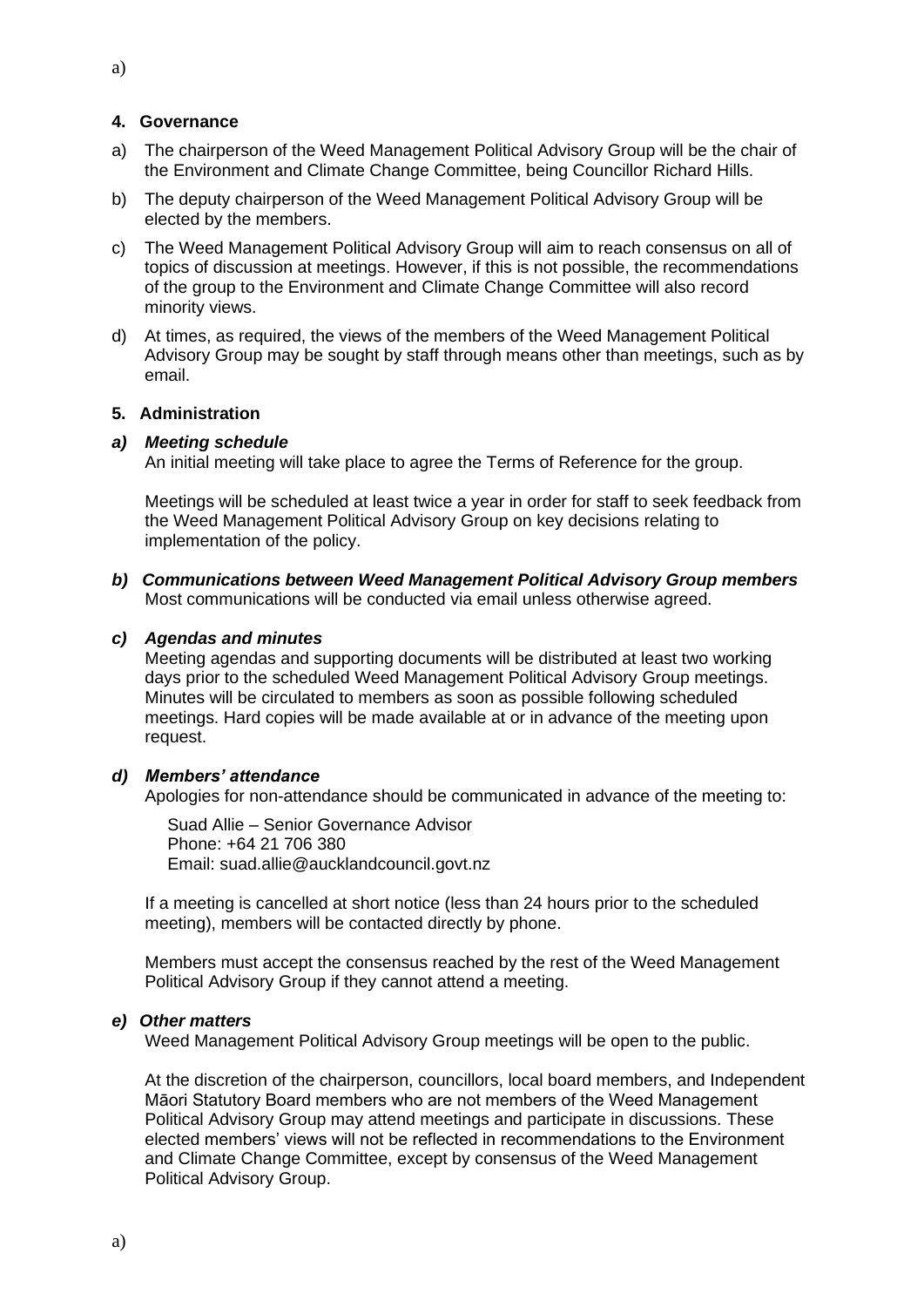## **6. Roles of the Weed Management Advisory Group**

## *a) Updates to Council*

Update the governing body when necessary.

Update local boards six monthly or as required.

## **7. Media Enquiries and Public Communications**

### *a) Media enquiries*

Auckland Council's Communications department will work with other council staff (including staff from council-controlled organisations) and the chairperson to ensure clear and consistent responses to any media requests received.

The collective views of the Weed Management Political Advisory Group will be represented by the chairperson (or in their absence, the deputy chairperson, however this role may be delegated to other Weed Management Political Advisory Group members or senior staff at the discretion of the chairperson).

## **b)** *Public and internal communications*

Staff will ensure that members of the Weed Management Political Advisory Group are kept well informed as to implementation of the Weed Management policy through detailed updates. Members of the Weed Management Political Advisory Group will also be given advance warning of any public communications so that they are well briefed to answer any enquiries they may receive from members of the public.

b)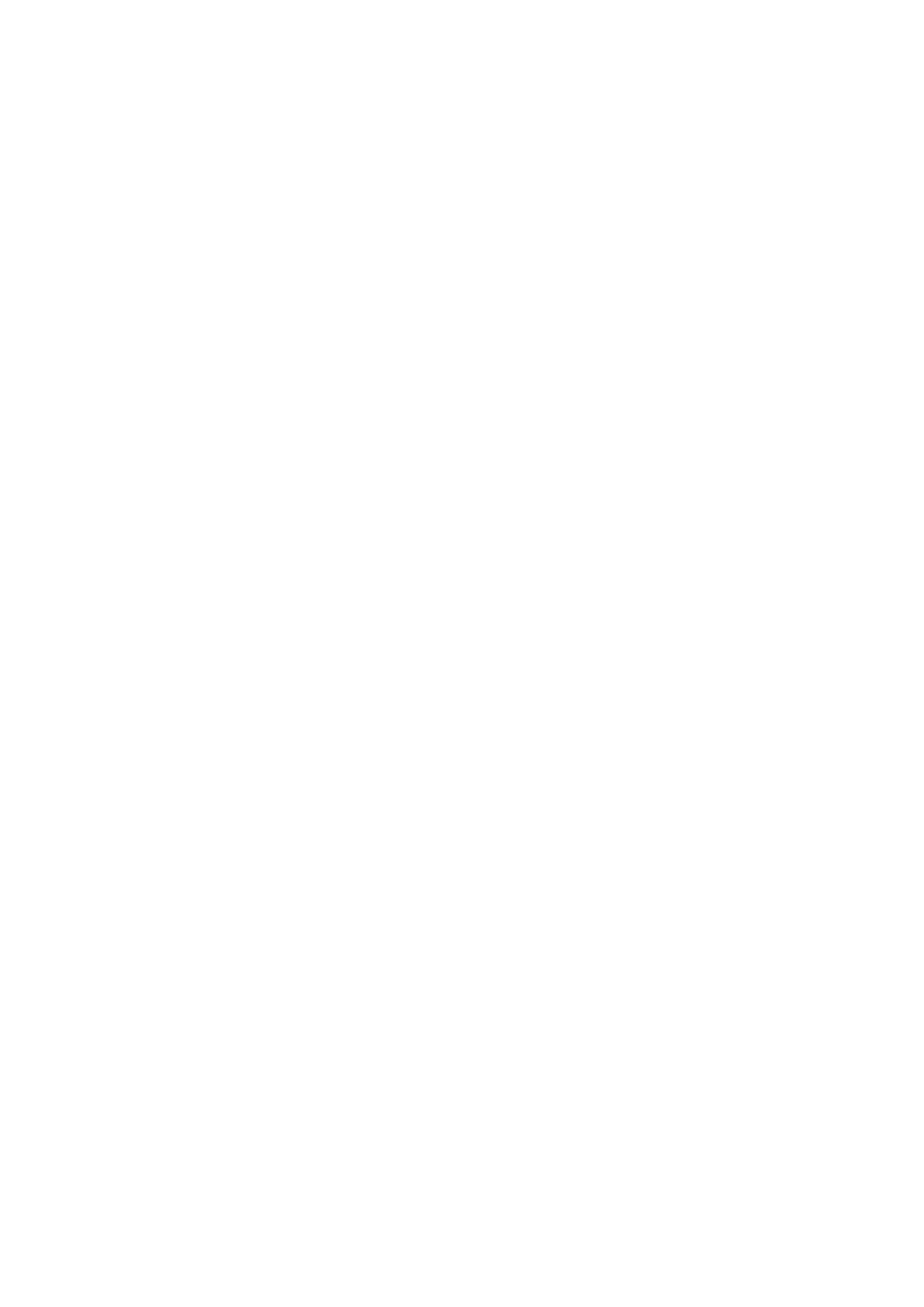

| <b>ITEM</b> | <b>TABLE OF CONTENTS</b>                                          | <b>PAGE</b> |
|-------------|-------------------------------------------------------------------|-------------|
|             | <b>Apologies</b>                                                  | 9           |
|             | <b>Declaration of Interest</b>                                    | 9           |
| 3           | <b>Confirmation of Minutes</b>                                    | 9           |
| 4           | <b>Extraordinary Business</b>                                     | 9           |
| 5           | Update to the Weed Management Political Advisory Group-April 2022 | 11          |

**6 Consideration of Extraordinary Items**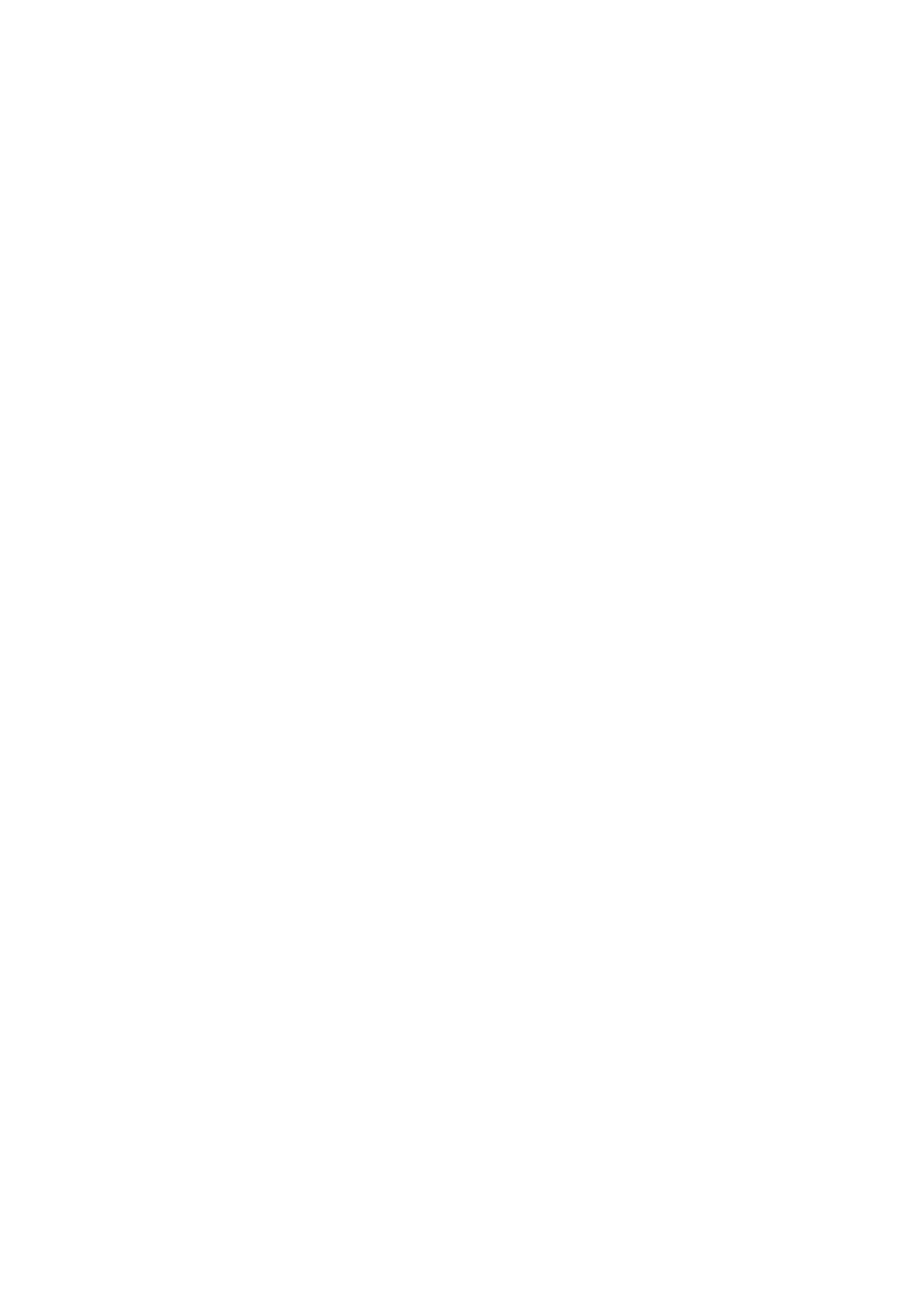

## <span id="page-8-0"></span>**1 Apologies**

At the close of the agenda no apologies had been received.

### <span id="page-8-1"></span>**2 Declaration of Interest**

Members are reminded of the need to be vigilant to stand aside from decision making when a conflict arises between their role as a member and any private or other external interest they might have.

## <span id="page-8-2"></span>**3 Confirmation of Minutes**

That the Weed Management Political Advisory Group:

a) confirm the ordinary minutes of its meeting, held on Tuesday, 26 October 2021, as a true and correct record.

### <span id="page-8-3"></span>**4 Extraordinary Business**

Section 46A(7) of the Local Government Official Information and Meetings Act 1987 (as amended) states:

"An item that is not on the agenda for a meeting may be dealt with at that meeting if-

- (a) The local authority by resolution so decides; and
- (b) The presiding member explains at the meeting, at a time when it is open to the public,-
	- (i) The reason why the item is not on the agenda; and
	- (ii) The reason why the discussion of the item cannot be delayed until a subsequent meeting."

Section 46A(7A) of the Local Government Official Information and Meetings Act 1987 (as amended) states:

"Where an item is not on the agenda for a meeting,-

- (a) That item may be discussed at that meeting if-
	- (i) That item is a minor matter relating to the general business of the local authority; and
	- (ii) the presiding member explains at the beginning of the meeting, at a time when it is open to the public, that the item will be discussed at the meeting; but
- (b) no resolution, decision or recommendation may be made in respect of that item except to refer that item to a subsequent meeting of the local authority for further discussion."